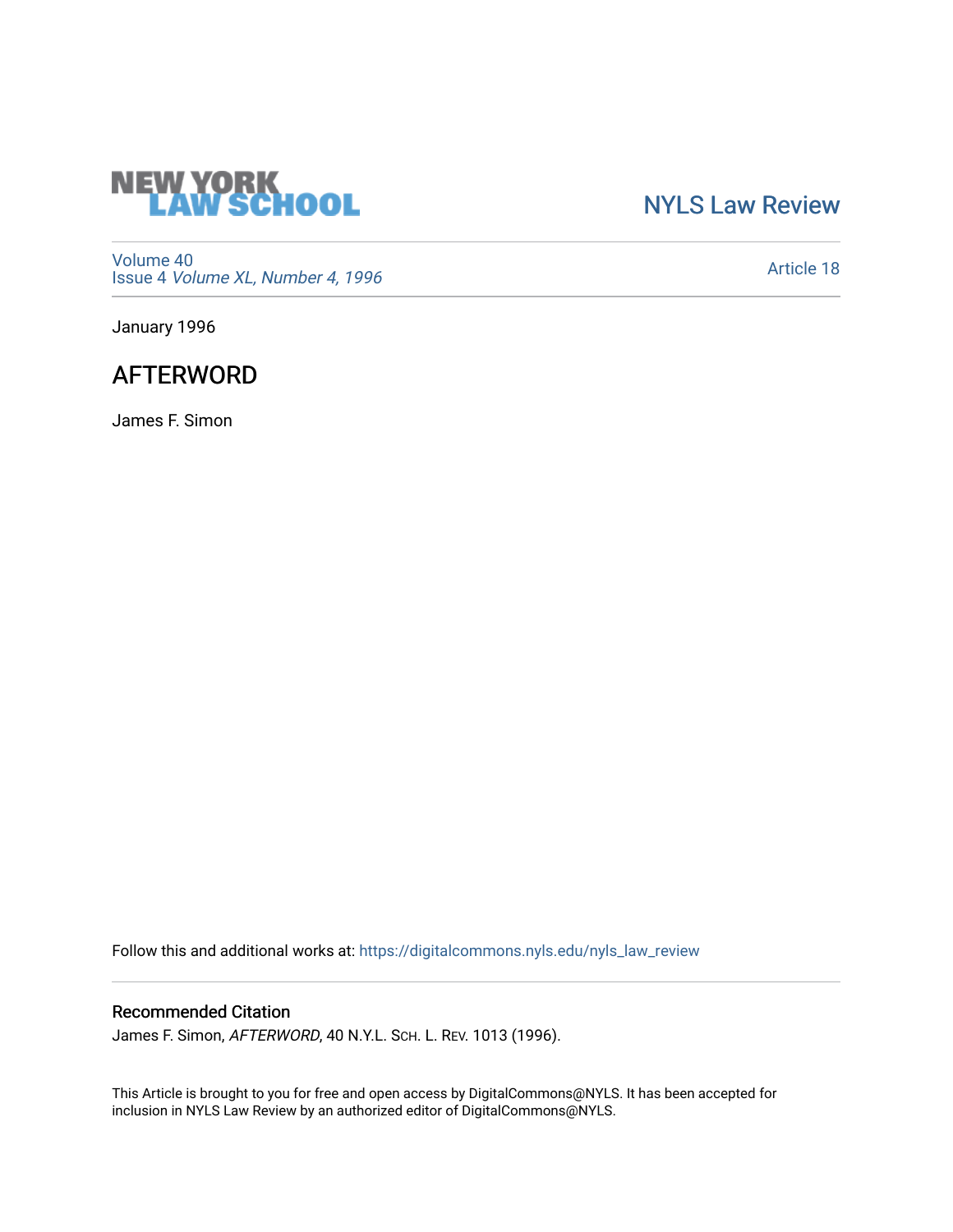### AFTERWORD

### JAMES F. SIMON\*

Following the retirement in 1969 of Chief Justice Earl Warren, conservative Republican Presidents Richard M. Nixon and Gerald R. Ford appointed five members to the Supreme Court within a five-year period. In the more conservative political climate of the nineteen-seventies, it was widely predicted that the new appointees would lead the Burger Court in uprooting the most sweeping civil rights and liberties doctrines established by the liberal Warren Court. But that counter-revolution did not take place.1

Despite the ideological pressures from the right (Justice Rehnquist) and the left (Justices Brennan and Marshall), the balance of power on the Burger Court firmly resided with the pragmatists who operated between the ideological extremes. That did not necessarily mean that the Burger Court exercised judicial restraint. Far from it. This was the Court that produced *Furman v. Georgia*,<sup>2</sup> striking down state death penalty statutes, and *Roe v. Wade,3* among other interventionist decisions.

Measured by the Warren Court legacy, the Burger Court was more conservative than its predecessor. But its style and character were set by the Court's pragmatists, not its ideologues. As Professor Vincent Blasi has written, the Burger Court lacked the Warren Court's moral vision and agenda. Instead, Blasi wrote, the Burger Court's decisions "reflect no deep-seated vision of the constitutional scheme or of the specific constitutional clauses in dispute. In each area, the line-drawing aspect of the process of doctrinal formulation has come to dominate the endeavor."<sup>4</sup>

It is useful, I think, to compare the Burger and Rehnquist Courts, not just their style and results, but also the pragmatists on each Court who have held the balance of power. The pivotal opinions of the Burger Court were frequently written by its centrist leaders, Justices Potter Stewart and Lewis F. Powell, Jr. Stewart wrote the opinion in *Furman* that held unconstitutional the death penalty as then administered in all the states; nonetheless, Stewart left open the possibility that states could pass death penalty statutes with procedures that complied with the Constitution.'

\* Martin Professor of Law, New York Law School.

*1. See generally* **THE** BURGER COURT: **THE** COUNTER-REvOLUTION THAT **WASN'T (V. Blasi ed., 1983)** [hereinafter THE **BURGER** COURT].

- **2. 408 U.S. 238 (1972).**
- **3.** 410 **U.S. 113** (1973).
- **4.** THE BURGER **COURT,** *supra* note **1, at** 212.
- *5. Furman,* 408 **U.S.** at 306.
- **1013**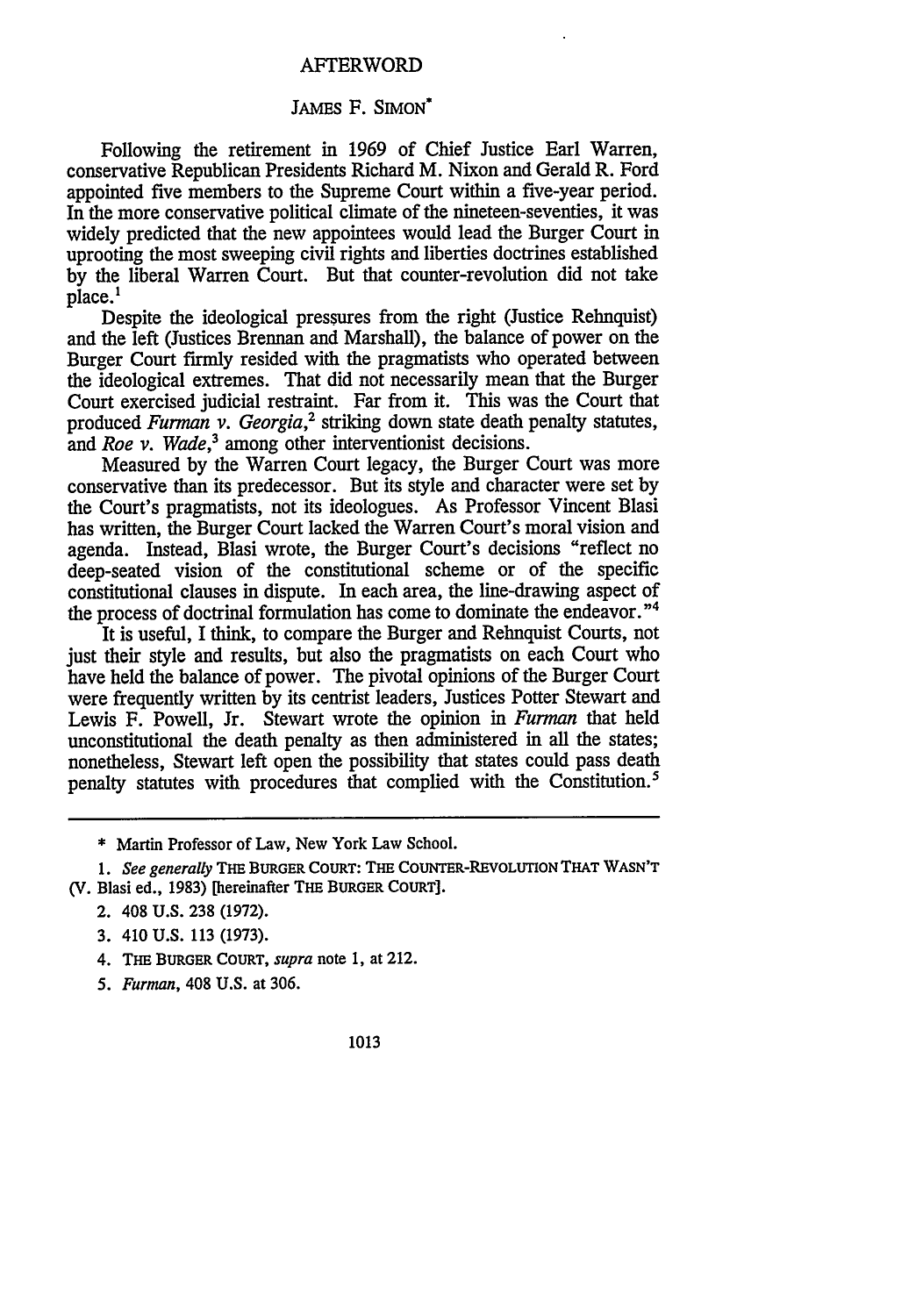Four years later, the Court with Stewart in the majority upheld state death penalty statutes with revised procedures.6 Powell wrote the pivotal *Bakke* opinion that struck down racial quotas in public graduate school admissions programs while allowing race to be taken into consideration as a factor in admissions.7 In their *Furnan and Bakke* opinions, Stewart and Powell demonstrated that they were cautious, fact-driven Justices who understood the complexities of the constitutional issues presented and were determined to eschew doctrinaire constitutional solutions.

I agree with Lyle Denniston that the Rehnquist Court, like its predecessor, is "center-dominated,"8 giving disproportionately greater influence to those Justices, like Stewart and Powell on the Burger Court and Kennedy and O'Connor on the Rehnquist Court, who so often represent the fifth vote for a majority. There are, to be sure, obvious differences, both in personnel and direction, between the two Courts. The right wing of the Rehnquist Court has been strengthened with the appointments of Justices Scalia and Thomas while, at the same time, the left wing has disappeared with the retirements of Justices Brennan and Marshall. Those changes alone suggested that the center on the Rehnquist Court was likely to be more conservative than that of the Burger Court. And, indeed, as both David O'Brien and Steven Shapiro demonstrate, the Rehnquist Court's center is more conservative than its predecessor on a broad range of civil rights and liberties issues.

O'Brien is incorrect in suggesting that I failed in my book, *The Center Holds,* to recognize that the Rehnquist Court's center has moved to the right. To the contrary, I readily conceded that fact and devoted much of my book to documenting it. O'Brien makes an additional mistake of assuming that the Marshall Papers were the primary source of my research; as a sophisticated scholar, he should have realized that much of my documentation could not have come from the Marshall Papers for the simple reason that Marshall was not privy to the documents.

I do not understand how O'Brien could have missed my extensive discussion of the conservative direction of the Rehnquist Court beginning with *Patterson v. McLean Credit Union*,<sup>9</sup> the primary focus of the first section of my book, in which I thoroughly documented the Court majority's unwillingness to interpret the Civil Rights Act of 1866 as

9. 491 U.S. 164.

<sup>6.</sup> *See* Gregg v. Georgia, 428 U.S. 153 (1976); Proffitt v. Florida, 428 U.S. 242 (1976); Jurek v. Texas, 428 U.S. 262 (1976).

<sup>7.</sup> Regents of Univ. of Cal. v. Bakke, 438 U.S. 265 (1978).

<sup>8.</sup> Lyle Denniston, *The Center Moves, The Center Remains,* 40 N.Y.L. **SCH.** L. REV. 877 (1996).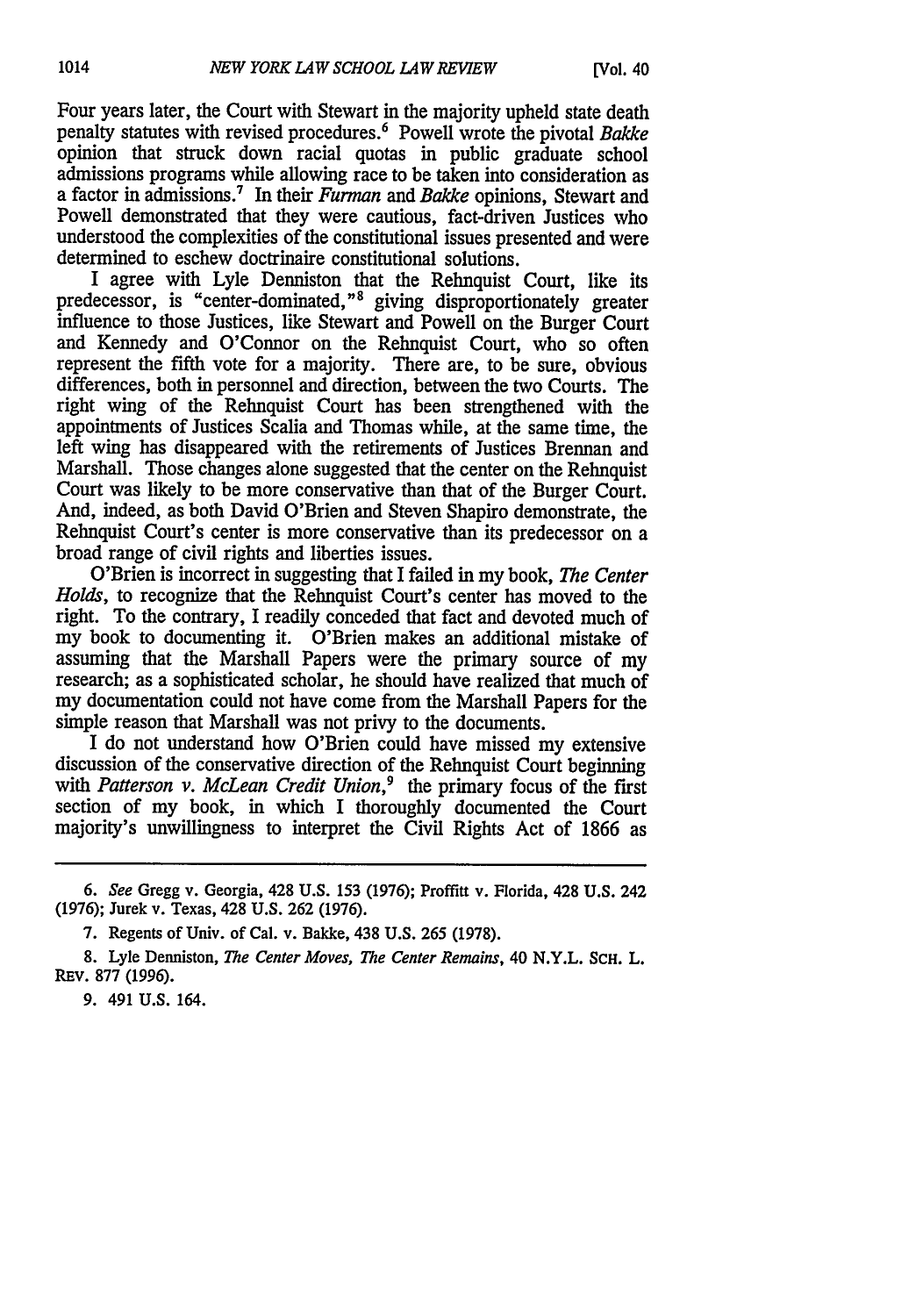broadly as had majorities on both the Warren and Burger Courts.<sup>10</sup> I also discussed a series of other civil rights decisions in the 1988 term, including *City of Richmond v. J.A. Croson*,<sup>11</sup> *Wards Cove v. Antonio*<sup>12</sup> and *Martin v. Wilks*,<sup>13</sup> that underscored the Rehnquist Court's conservative cast. In section two of my book, moreover, I traced the retreat from *Roe v. Wade* that the Rehnquist Court's decisions from *Webster v. Reproductive Health Services'4* to *Planned Parenthood of Southeastern Pennsylvania v. Casey'5* demonstrated. In section three of my book, discussing the Rehnquist Court's criminal procedure rulings, I wrote that those decisions were "assertively conservative rulings,"<sup>16</sup> giving constitutional endorsement to more aggressive police work against criminal suspects, sanctioning in some cases the admission into evidence of coerced confessions and systematically blocking off the federal courts from claims of convicted criminals in state prisons.<sup>17</sup>

For purposes of my book and my Solomon Lecture, I thought there was a more significant point to be made than that the Rehnquist Court was more conservative than its predecessor. Despite the addition of five appointees by conservative Republican Presidents Reagan and Bush, there still was no counter-revolution, i.e., a wholesale uprooting of civil rights and liberties precedents. Using internal Court documents and interviews to provide an in-depth study of cases in four crucial areas of civil rights and liberties over an eight-year period, I concluded that, while the Rehnquist Court was more conservative than its predecessor, it was not revolutionary.<sup>18</sup>

In my Solomon Lecture, I apparently astounded some of my critics by refusing to concede, after the decisions of the 1994 term, that the

- **11. 488 U.S.** 469 **(1989).**
- 12. 490 **U.S.** 642 (1989).
- **13.** 490 **U.S. 755 (1989).**
- 14. 492 **U.S.** 490 **(1989).**
- *15.* 505 **U.S. 833 (1992).**
- **16. SIMON,** *supra* note **10,** at 172.

17. For a discussion of the Rehnquist Court's criminal decisions, see SIMON, *supra* note 10, at 172-73, 209-11, 225-26.

18. David Garrow writes that I attempted to enlarge my position by offering *The American Heritage Dictionary* definition of"revolution" in my Solomon Lecture; actually my purpose was to emphasize the difference between a gradual shift to the right and a revolution, a distinction that still seems to be lost on Garrow. David J. Garrow, *Simple Simon: Supremely Sanguine, Supremely Stubborn,* 40 N.Y.L. SCH. L. REV. 969 (1996).

**<sup>10.</sup>** 491 **U.S.** 164. For a discussion of the Rehnquist Court majority's narrow reading of the Civil Rights Act of 1866 see **JAMES** F. SIMON, THE **CENTER** HOLDS: THE POWER STRUGGLE INSIDE THE REHNOUIST COURT, 62-63, 73-75 (1995).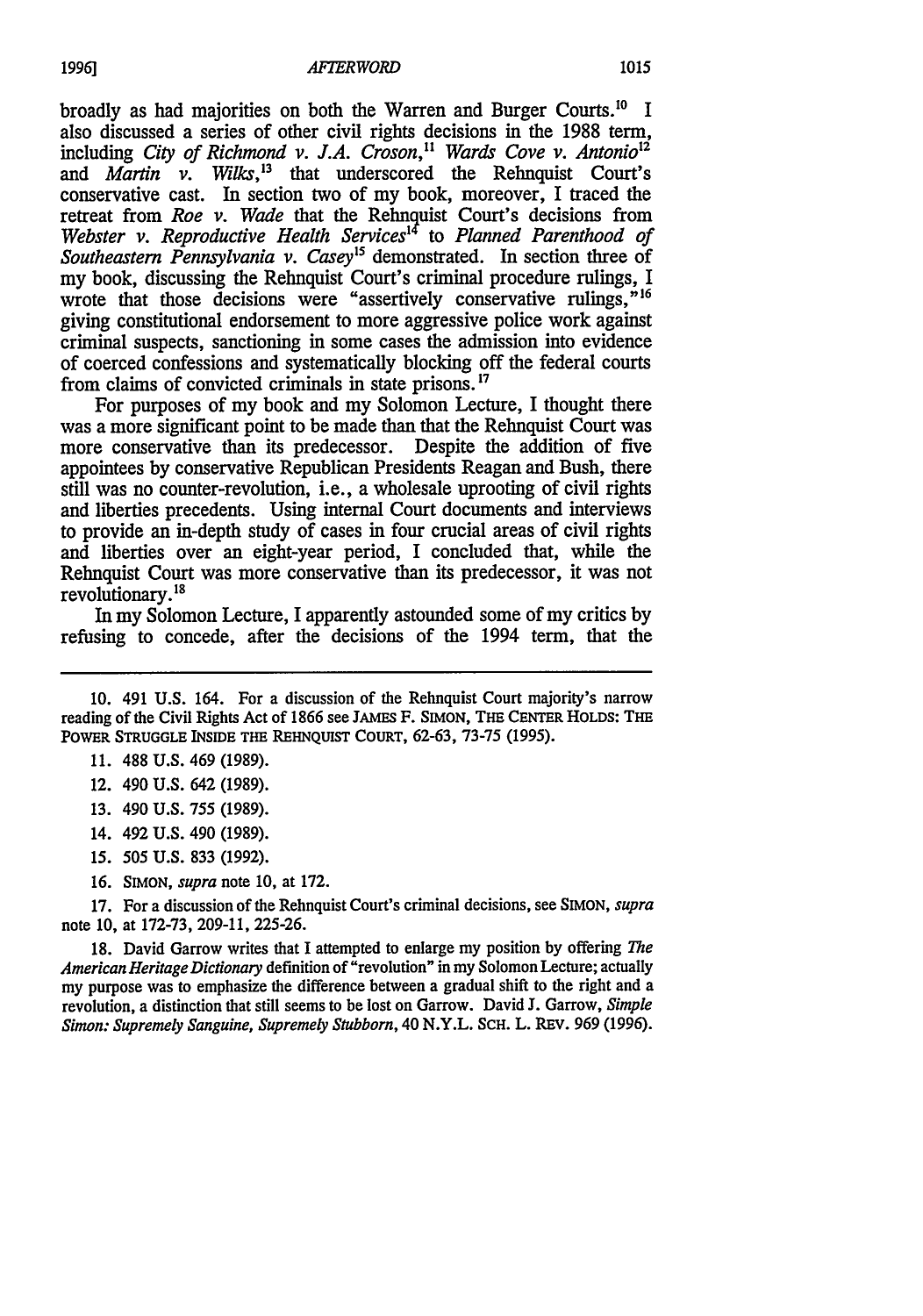conservative revolution had succeeded.<sup>19</sup> My position, nonetheless, remains unchanged: I am no more prepared to draw such a conclusion on the basis of the opinions of the Court's most doctrinaire Justices in the 1994 term than I was in the 1988 or 1991 terms.

Just as the Burger Court was not defined by its most ideologicallycommitted Justices, neither should the Rehnquist Court, unless, of course, there are five solid votes for a single doctrinaire position. My thesis throughout *The Center Holds* was that no such ideological solidarity existed; I wrote about the internal deliberations of the Justices to show how and why that was so. In every major case I discussed, the balance of power rested with the pragmatists, not the ideologues.

In *Patterson,* for example, Kennedy, the elusive fifth vote for Justice Brennan's early majority, rejected the Chief Justice's long-standing position that the Civil Rights Act of 1866 did not cover private conduct. Instead, Kennedy struggled with the issue of what private contractual conduct was covered by the statute. At first Kennedy accepted Brennan's broad interpretation, then rejected it.<sup>20</sup> Kennedy's vacillation did not reveal the work of a close-minded ideologue, but that of a cautious conservative jurist. Last term, as I suggested in my Solomon Lecture, O'Connor's concurrences in *Miller v. Johnson*<sup>21</sup> and *Rosenberger v. Rector & Visitors of University of Virginia* exhibited a similar reluctance to take extreme doctrinaire positions.

Kennedy and O'Connor are, as Lyle Denniston suggests, the institutional successors to the Burger Court's centrists, Powell and Stewart. All four-Powell, Stewart, Kennedy and O'Connor-can be characterized as pragmatic jurists, essentially fact-driven in their analysis, willing to accept accommodations between competing constitutional visions and reluctant to overturn established precedents. I do not mean that Kennedy and O'Connor opinions reflect exactly the same values as those of Powell and Stewart; Kennedy and O'Connor are more conservative. At this stage in their service on the Court, moreover, Kennedy and O'Connor do not occupy the same high place that most scholars have accorded to Powell and Stewart.

But Kennedy and O'Connor often share with Powell and Stewart the uncomfortable center that is regularly attacked by those on their right and

<sup>19.</sup> Garrow is particularly incensed, taking comfort—and cover—in cropped quotes from selected book reviews. I do not think his exercise furthers the dialogue but it does appear to satisfy his bizarre standard for intellectual discourse.

<sup>20.</sup> For a discussion of Kennedy's struggle in *Patterson,* see SIMON, supra note 10, at 56-79.

<sup>21. 115</sup> **S.** Ct. 2475 (1995).

<sup>22. 115</sup> *S.* Ct. 2510 (1995).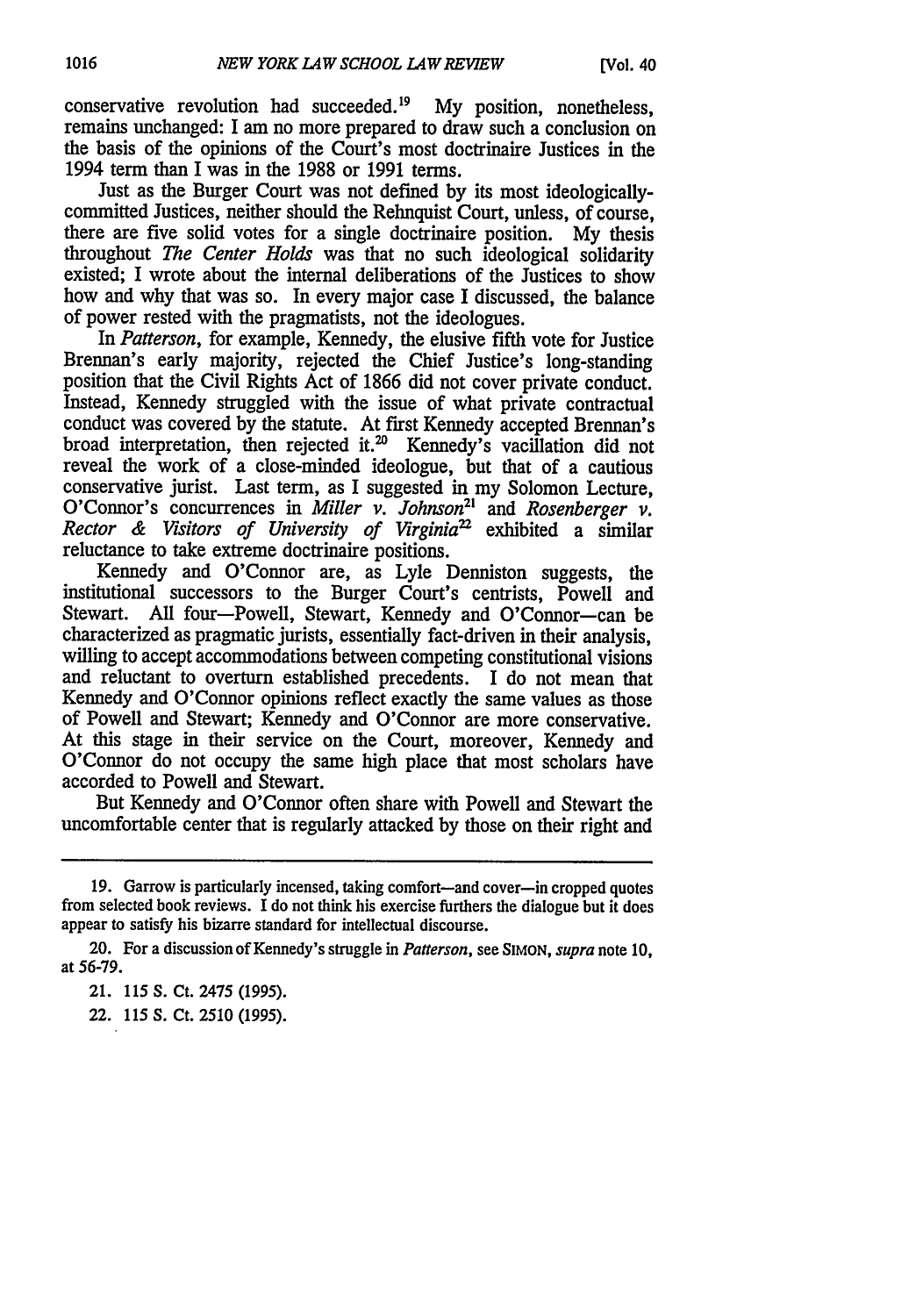their left. $^{23}$  Presumably, Powell's and Stewart's position supporting Justice Blackmun's *Roe* opinion would provoke the same condemnation from Jay Sekulow and John Tuskey that Kennedy, O'Connor and Souter did for their *Casey* joint opinion, and for the same reasons. These accommodationist Justices, in *Roe* as well as *Casey,* simply got it wrong. On the other side, the unabashed liberal Kim Eisler finds nothing to respect or admire at the center of the Rehnquist Court and candidly yearns for the moral imperatives of the Warren Court era.

In *The Burger Court: The Counter-Revolution That Wasn't,* Vincent Blasi wrote that the Burger Court centrists contributed to what he termed a "rootless activism."<sup>24</sup> He, nonetheless, conceded that there was virtue in their pragmatic approach. "Seldom, if ever, in the Court's history has there been a period when the pivotal justices were as intelligent, openminded, and dedicated as Potter Stewart, Byron White, Harry Blackmun, Lewis Powell, and John Paul Stevens[,]" Blasi wrote.<sup>25</sup> "An advocate faced with the challenge of changing judicial minds with sound arguments would do better to attempt the task in front of that group than almost any other that has in the past held the balance of power on the Court."26

Can the same be said of Justices Kennedy and O'Connor? Certainly any lawyer arguing before the Supreme Court who can count knows that to win on a closely-contested civil rights or liberties issue she/he must persuade either Kennedy or O'Connor. Kennedy and O'Connor are usually paired in discussions of the balance of power on the Court, but, as Lyle Denniston has written, O'Connor has shown more flexibility on most issues than Kennedy and, therefore, is more likely to be seen as the single-most important Justice on the Rehnquist Court. "Her style of crafting open-ended, broadly-phrased doctrine, unsettling to those legal experts who prefer a Court that speaks with precision, helps her draw a struggling Court toward common ground[,]" Denniston wrote.<sup>27</sup>

O'Connor's opinions have drawn scornful criticism from Jeffrey Rosen who has found her fact-driven opinions maddeningly unpredictable. Surveying her positions in racial and religious cases, where her votes have come to define the constitutional boundaries of the debate, Rosen wrote:

she seems to believe that by rejecting the extreme conservative and liberal position in each case, and trying to stake out a

26. *Id.*

<sup>23.</sup> On Powell, see **JOHN** JEFFRIES, JR., **JUsTICE** LEWIS F. POWELL, JR. (1994); on Powell and Stewart, see **THE** BURGER COURT, *supra* note 1, at 210-11.

<sup>24.</sup> *See* THE BURGER COURT, *supra* note 1, at 198-217.

<sup>25.</sup> *Id.* at 210-11.

<sup>27.</sup> Lyle Denniston, *The Pivotal Vote, BALT.* **SUN,** Oct. 1, 1995, at 1A.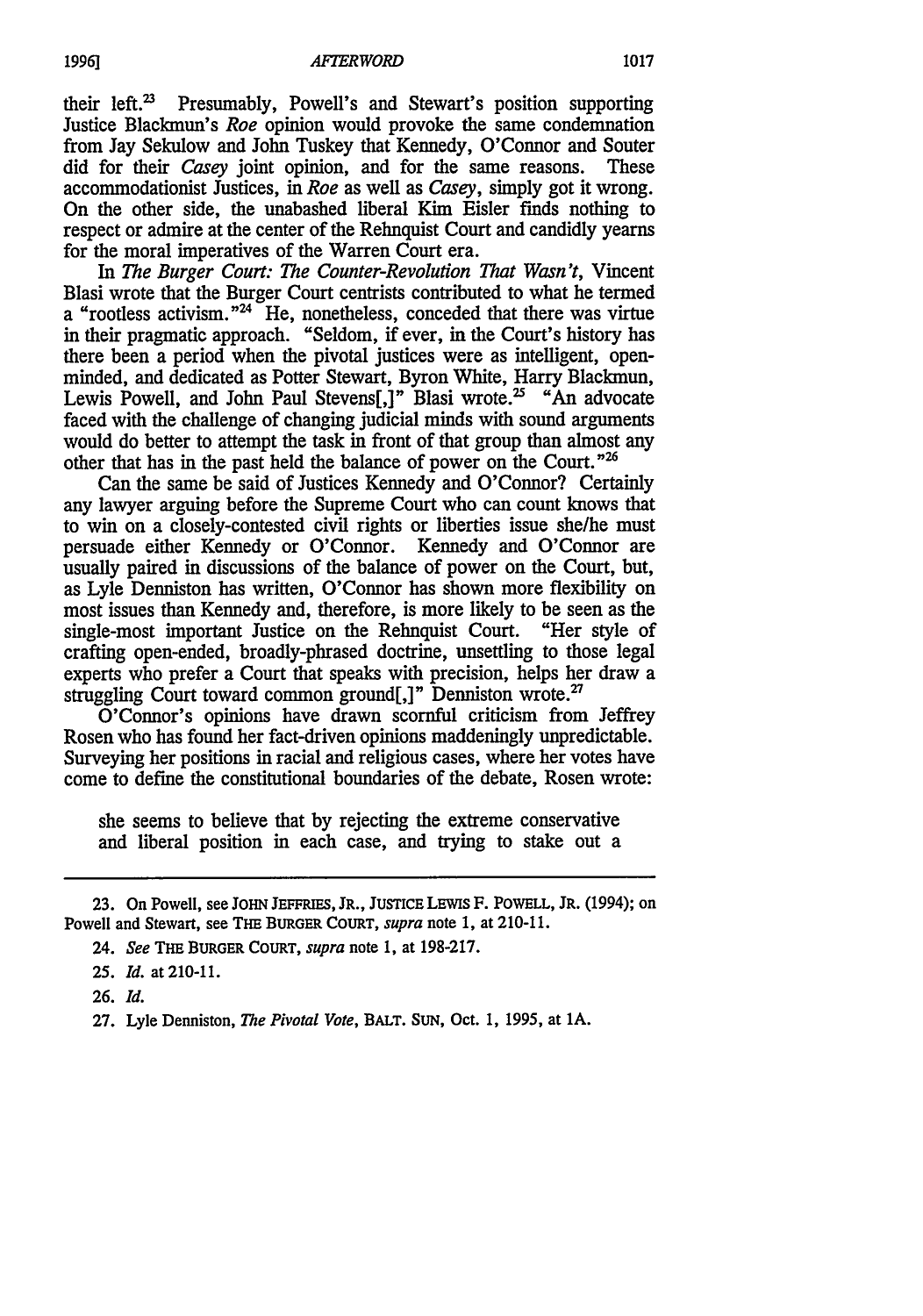judicious compromise, she is acting as a voice of principled moderation.

But there is nothing moderate or restrained about Justice<br>O'Connor's jurisprudence. Rather than being guided by Rather than being guided by consistent legal rules, lawyers and judges must try to read her mind before they can be confident about what the law requires. This increases Justice O'Connor's authority, but it undermines the stability and predictability that define the rule of law. $^{28}$ 

In his commentary for this issue of the law review, Rosen deplores the fact that there is no coherent center on the Court, that the opinions of Justices Kennedy and O'Connor do not represent "a genuinely centrist alternative to the more extreme positions of Brennan and Rehnquist."<sup>29</sup> Fair enough, but I wonder if Rosen would have found a coherent center among the pragmatists on the Burger Court. Did Stewart and Powell, or more broadly, Stewart, Powell, White, Blackmun and Stevens (the Burger Court centrists identified by Blasi) represent a genuinely centrist alternative to Rehnquist and Brennan? I think Rosen would be hardpressed to find the jurisprudential thread that bound the Burger Court's centrists.

I'm not certain that there is a better argument for, say, Blackmun's, Stevens's or White's consistency than for Kennedy's or O'Connor's. Powell's biographer, John Jeffries, Jr., makes a good case for Powell's principled pragmatism. Still, even with Powell, the pragmatist's calculus can produce surprising and not altogether persuasive results. How do you reconcile Powell's support for a woman's privacy interests in *Roe* with his concurring opinion and decisive fifth vote in *Bowers v. Hardwick,* upholding a Georgia sodomy statute?<sup>30</sup>

In reading John MacKenzie's essay, I thought of Justice Robert Jackson's observation about Supreme Court Justices: "We are not final because we are infallible, but we are infallible only because we are final."<sup>31</sup> MacKenzie goes Jackson and the other Justices one better. As an editorial writer for *The New York Times,* he is both infallible and final, perfectly accustomed to unchallenged pontification. When facts don't fit his opinions, he simply shifts the facts, as he did in inaccurately describing the purpose of my book. I made it very clear at the outset that I was making judgments about the Rehnquist Court based on cases in four areas of civil rights and liberties that were decided during a specific time

28. Jeffrey Rosen, *Make Up Our Mind, Justice O'Connor,* N.Y. TIMES, Dec. 26, **1995,** at A21.

29. Jeffrey Rosen, *Who Cares?,* 40 N.Y.L. SCH. L. REv. 899 (1996).

30. 478 U.S. 186, 197-98 (1986) (Powell, L., concurring).

31. Brown v. Allen, 344 U.S. 443, 540 (1953) (Jackson, J. concurring).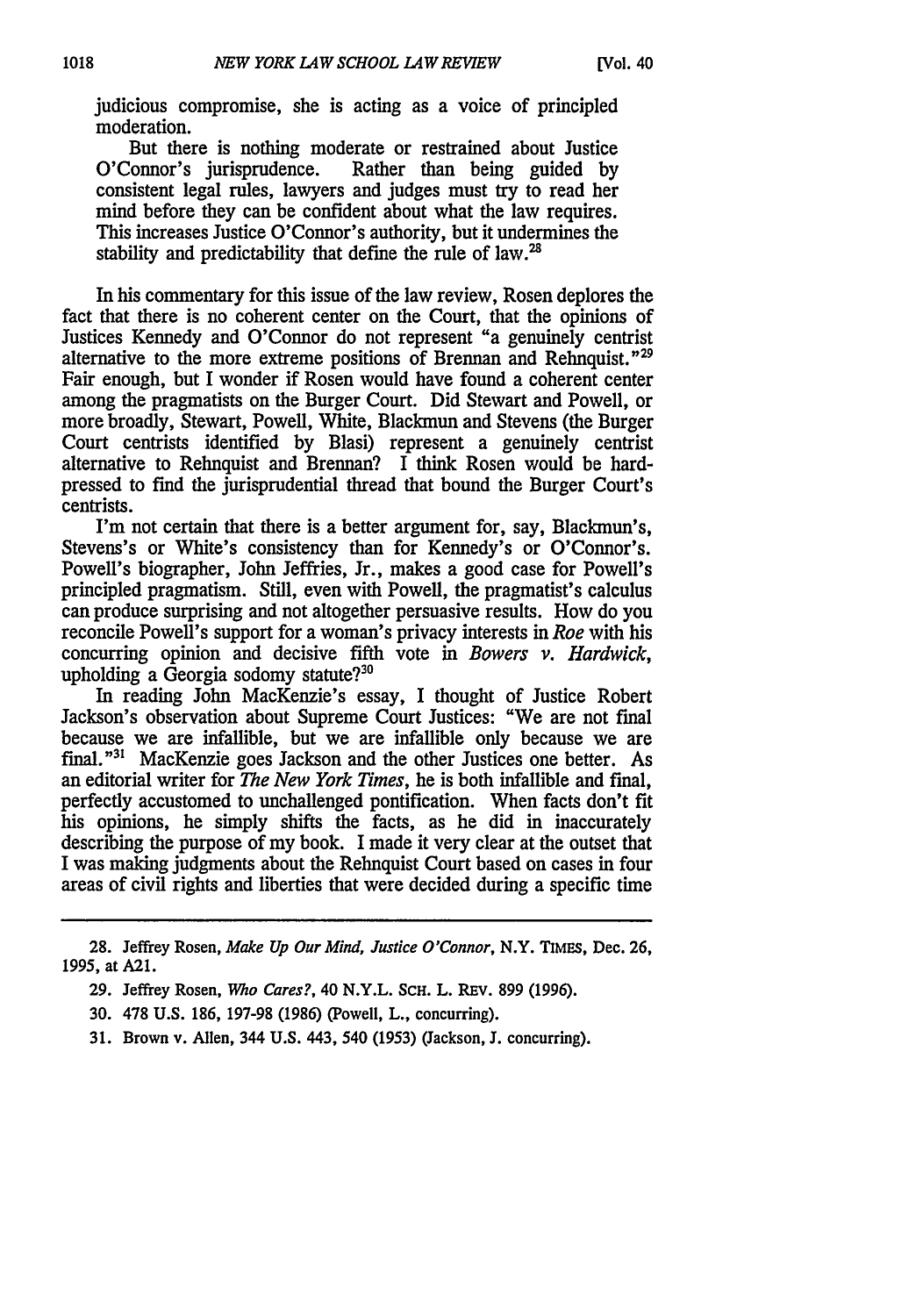period, 1986-1992. There is nothing pretentious about making such judgments, based on solid documentation; scholars as well as journalists do it all the time.

MacKenzie, on the other hand, has no compunction about speaking in grand generalities about "progressive centrism,"  $32$  based on nothing more tangible than his lofty opinion of "where the law should be."  $33$  He tangible than his lofty opinion of "where the law should be. $^{33}$ " suggests that *Casey* fits within his definition of "progressive centrism," where there is "a rational, moderate view of the Constitution and a faithfulness to law that informs, and is informed by a worthy culture."<sup>34</sup> But he does not explain why a compromise opinion, like *Casey,* is necessarily more worthy than a principled conservative opinion that fully protects the fetus (as Sekulow and Tuskey advocate).

MacKenzie's result-oriented approach raises more problems when he discusses *Patterson.* He deplores Kennedy's *Patterson* opinion, because he believes that Kennedy mistakenly read the language of the post-civil war statute narrowly, resulting in a severely limited application in cases of private employment discrimination. But respected Justices of the of private employment discrimination. modem Supreme Court have interpreted the post-civil war statutes even more narrowly than Kennedy. Dissenting Justice John M. Harlan, for example, castigated the Warren Court's decision in *Jones v. Alfred H. Mayer Co.*<sup>35</sup> which MacKenzie found so thrilling. Harlan wrote that the *Jones* majority's interpretation was "almost surely wrong, and at the least is open to serious doubt."<sup>36</sup> MacKenzie's "progressive centrism" MacKenzie's "progressive centrism" appears to be open only to those Justices who come to his "worthy" conclusions.

In Kim Eisler's poignant essay on the importance of the Warren Court decisions to southern liberals, he refuses to engage in the debate over whether there is a center, progressive or otherwise, on the Rehnquist Court. The pivotal Justices have abandoned the liberal role that the Warren Court and the Burger Court, in decisions like *Furman,* best exemplified. I doubt that Eisler's admiration for the Burger Court extends beyond the result in *Furman* to later death penalty decisions when the majority, including *Furman's* pivotal Justice Stewart, upheld revised state death penalty statutes.

Eisler finds today's Justices pale imitations of the great Justices of old, particularly Douglas, Black and Frankfurter, whom he compares to Antonin Scalia. Frankfurter? True, Frankfurter, like Scalia, had a

36. *Id.* at 450.

<sup>32.</sup> John P. MacKenzie, *The Legal Culture*, 40 N.Y.L. SCH. L. REV. 903 (1996).

<sup>33.</sup> *Id. at* 906.

<sup>34.</sup> *Id.*

<sup>35. 392</sup> U.S. 409, 449 (1968) (Harlan, J. dissenting).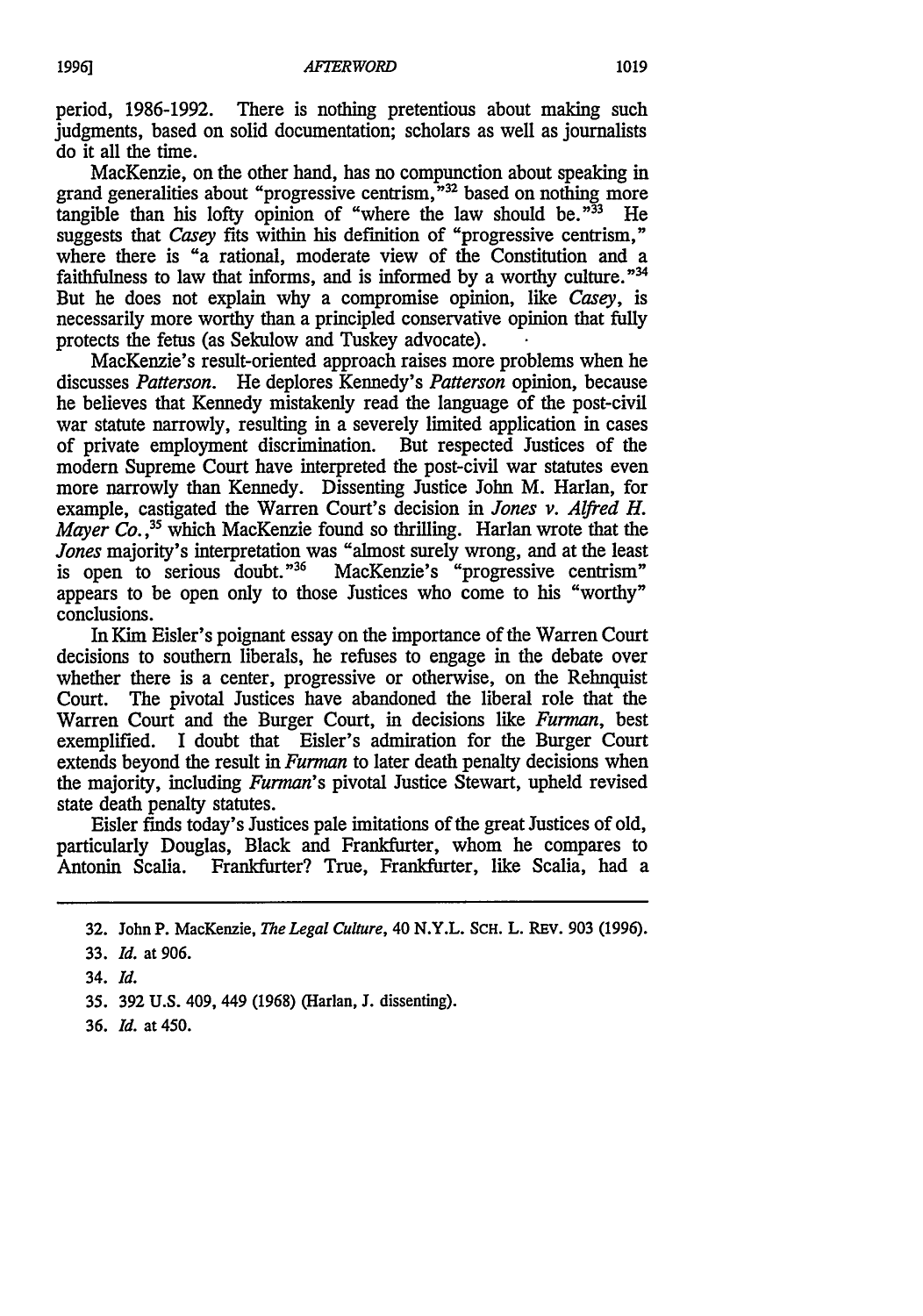formidable intellect and a fiery personality. But unlike Scalia, he was no ideologue. On the contrary, Frankfurter was the quintessential On the contrary, Frankfurter was the quintessential "balancer," who signaled his determination to avoid constitutional absolutes his first major civil liberties opinion, *Minersville School District v. Gobitis*

Like Kim Eisler, Roger Pilon finds the Rehnquist Court rather besides the point he wants to make: that the Justices (except Clarence Thomas) have shirked their responsibility to interpret the Constitution. Instead, they have imposed their subjective political values in judicial opinions masquerading as constitutional interpretations. I am reminded of John Marshall's famous observation that "we must never forget that it is a *constitution* we are expounding."<sup>38</sup> I had always thought that Marshall had meant that the broad language of the Constitution does not lend itself to self-evident interpretation, and that the Justices were obligated to use interpretative tools-text, history, precedent, constitutional structure-to render well-reasoned, persuasive judgments. I do not think the language of Article III clearly gives the Supreme Court the authority to review an act of Congress, as Marshall concluded in *Marbury v. Madison.39* Nor do I think the necessary and proper clause or the commerce clause of Article I can be reduced to a single interpretation of Congress's enumerated powers; yet, Marshall's opinions in *McCulloch v. Maryland* and *Gibbons v. Ogden<sup>40</sup>* are, to me, entirely persuasive. On the basis of his essay, I'm not sure that Pilon would give Marshall particularly high marks as an interpreter of the Constitution. And though he does not specifically subject Marshall's opinions to his interpretative model, I would suppose that he would disagree with Marshall's reminders in both *McCulloch* and *Gibbons* that the most effective restraint on a runaway Congress are the voters, not five members of a Court majority.

Among the commentators, only Edwin Meese gives the Rehnquist Court an unqualified rave review. In Meese's essay there is no mention of the constitutional compromises forged by the Court's pragmatists; indeed, he finds unseemly the suggestion that the Court is a political institution in which the give-and-take among those Justices who hold the balance of power usually dictates the result in closely-argued cases. For Meese, the Rehnquist Court decisions are a triumph of pure constitutional interpretation, replacing more than a quarter century of what Meese dismisses as judicial activism. The primary problem of the Rehnquist Court predecessors, according to Meese, was that they misunderstood their

- 39. **5** U.S. (1 Cranch) 137 (1803).
- 40. 22 U.S. (9 Wheat.) 1 (1824).

<sup>37. 310</sup> U.S. **586** (1940).

<sup>38.</sup> McCulloch v. Maryland, 17 U.S. (4 Wheat.) 316,407 (1819) (emphasis added).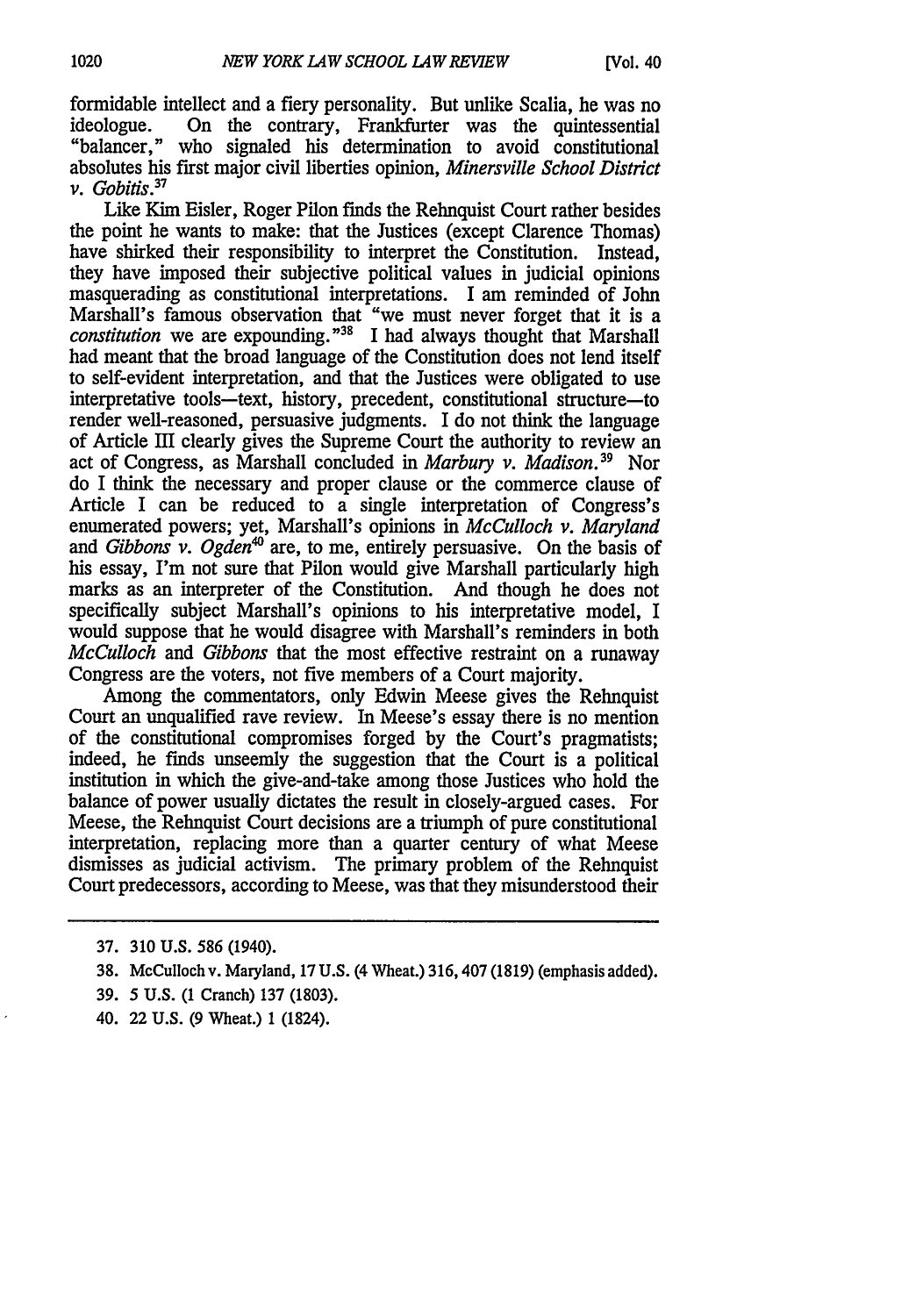role; the Justices imposed their will on the majoritiarian branches of government instead of deferring to the popular will.

Meese offers *United States v. Lopez*<sup>41</sup> as the prime example of the Rehnquist Court's fidelity to the Constitution. In that decision a fivemember majority ruled that Congress had exceeded its constitutional authority under the commerce clause in regulating the possession of guns near public schools.4 Lopez, it seems to me, is a singularly inappropriate example of the judicial restraint that Meese claims he so admires. In *Lopez* the majority brazenly ignored a consistent line of modern commerce clause precedents and, as a result, imposed their will on Congress. It was just such lack of judicial restraint that provoked a widespread reaction to the anti-New Deal Court of the mid-thirties and led the modem Supreme Court to defer to congressional judgment on economic and social legislation. *Lopez* turned the modem commerce clause doctrine on its head. Instead of showing deference to Congress, the majority opinion by the Chief Justice gave a new, expansive reading of state sovereignty under the Tenth Amendment.

Meese writes that he most admires Justice Clarence Thomas's concurring opinion in *Lopez,* which he considers a brilliant example of a Rehnquist Court Justice showing fidelity to the Constitution, while checking the judiciary's activist ambitions. In his *Lopez* concurrence Thomas announces a constitutional doctrine far more radical than the Chief Justice's, basing his conclusion on what he claims is an original understanding of the scope of Congress's authority to regulate commerce.<sup>43</sup>

Thomas scolds *Lopez's* dissenters, as well virtually every Justice of the modern Supreme Court, for misinterpreting Congress's constitutional power to regulate commerce. Their collective error, according to Their collective error, according to Thomas, was to ignore the framers' intent and misconstrue Chief Justice John Marshall's seminal opinion in *Gibbons v. Ogden.4* Thomas proposes to set the record straight, offering a constitutional interpretation that gives Congress the narrowest authority to regulate commerce since the discredited conservative decisions of the mid-thirties.45 Thomas's interpretation presents an interesting question for Meese: if Thomas has shown fidelity to the Constitution, does that make the dozens of Justices of the modem Supreme Court who disagree with him (including four members of the *Lopez* majority) constitutional interlopers?

45. *Id.* at 1648-49.

<sup>41. 115</sup> S. Ct. 1624 (1995).

<sup>42.</sup> *Id.* at 1634.

<sup>43.</sup> *Lopez,* 115 S. Ct. at 1642, 1649 (Thomas, **J.,** concurring).

<sup>44.</sup> *Id.* at 1646.